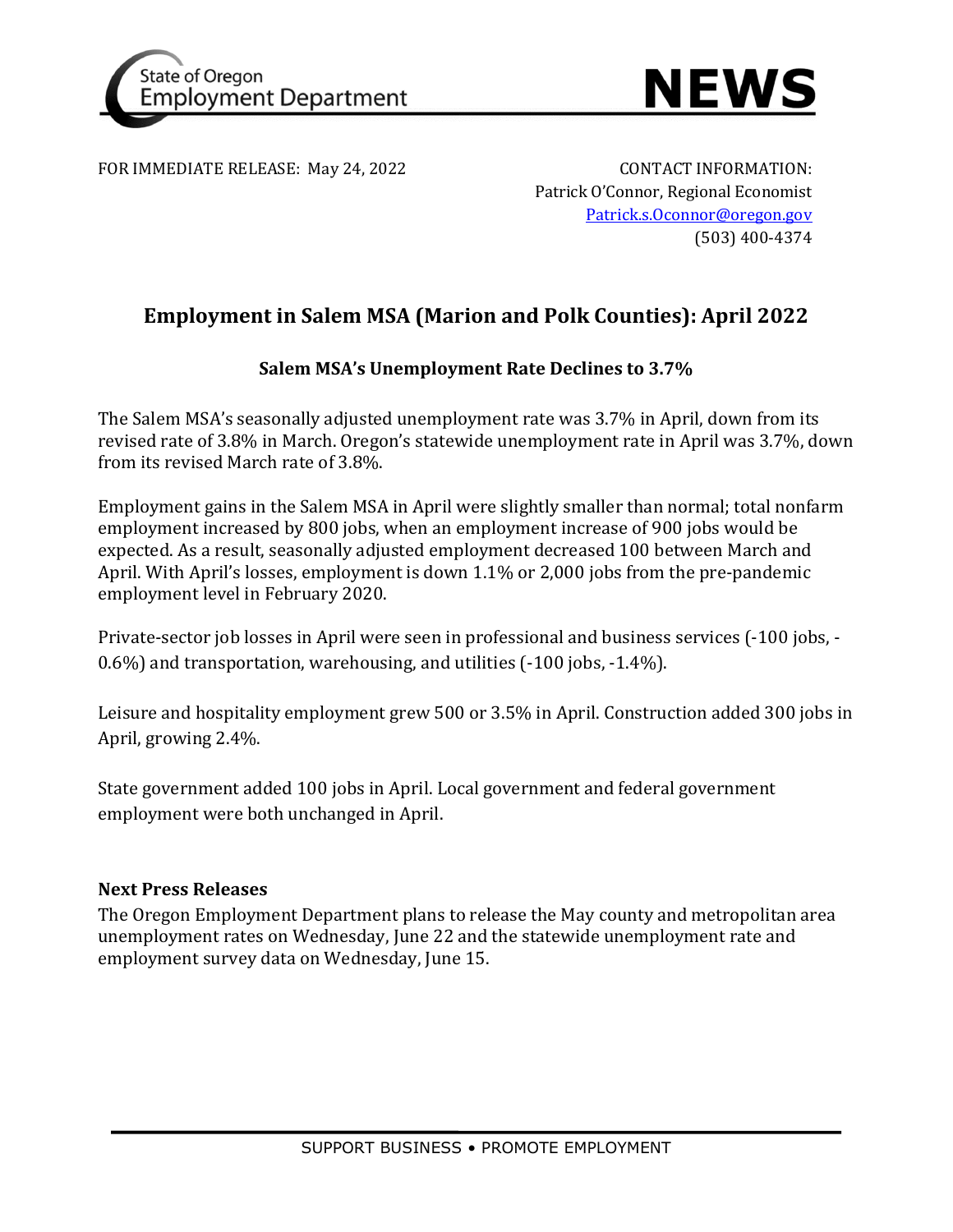

Workforce & Economic Research Division QualityInfo.org May 24, 2022

#### **Salem MSA Current Labor Force and Industry Employment**

|                                                |               |               |               | --Change From--      |               |
|------------------------------------------------|---------------|---------------|---------------|----------------------|---------------|
|                                                | April<br>2022 | March<br>2022 | April<br>2021 | <b>March</b><br>2022 | April<br>2021 |
| <b>Labor Force Status</b>                      |               |               |               |                      |               |
| Civilian labor force                           | 212,567       | 212,190       | 209,105       | 377                  | 3,462         |
| Unemployed                                     | 7.741         | 8,280         | 11.632        | $-539$               | $-3,891$      |
| Unemployment rate                              | 3.6%          | 3.9%          | 5.6%          | $-0.3$               | $-2.0$        |
| Unemployment rate (seasonally adjusted)        | 3.7%          | 3.8%          | 5.6%          | $-0.1$               | $-1.9$        |
| Employed                                       | 204,826       | 203,910       | 197,473       | 916                  | 7,353         |
| <b>Nonfarm Payroll Employment</b>              |               |               |               |                      |               |
| Total nonfarm employment                       | 173,300       | 172,500       | 169,800       | 800                  | 3,500         |
| Total nonfarm employment (seasonally adjusted) | 173,100       | 173,200       | 169,400       | $-100$               | 3,700         |
| Total private                                  | 130,900       | 130,200       | 128,400       | 700                  | 2,500         |
| Mining, logging, and construction              | 13,600        | 13,300        | 13,100        | 300                  | 500           |
| Mining and logging                             | 600           | 600           | 600           | $\mathbf 0$          | $\mathbf 0$   |
| Construction                                   | 13,000        | 12.700        | 12.500        | 300                  | 500           |
| Manufacturing                                  | 11,700        | 11,600        | 11,700        | 100                  | 0             |
| Durable goods                                  | 6,000         | 5,900         | 5,900         | 100                  | 100           |
| Nondurable goods                               | 5,700         | 5,700         | 5,800         | 0                    | $-100$        |
| Food manufacturing                             | 3,400         | 3,400         | 3,500         | $\mathbf 0$          | $-100$        |
| Trade, transportation, and utilities           | 29,700        | 29,800        | 30,000        | $-100$               | $-300$        |
| Wholesale trade                                | 4,100         | 4,100         | 3,900         | 0                    | 200           |
| Retail trade                                   | 18,800        | 18,800        | 18,900        | 0                    | $-100$        |
| Transportation, warehousing, and utilities     | 6,800         | 6,900         | 7.200         | $-100$               | $-400$        |
| Information                                    | 1,500         | 1,500         | 1,500         | 0                    | $\mathbf 0$   |
| <b>Financial activities</b>                    | 7,100         | 7,100         | 6,900         | 0                    | 200           |
| Professional and business services             | 16,400        | 16,500        | 15,700        | $-100$               | 700           |
| Administrative and support services            | 9,100         | 9,100         | 8,400         | 0                    | 700           |
| Education and health services                  | 30,900        | 30,900        | 30,600        | $\mathbf 0$          | 300           |
| Health care and social assistance              | 27,400        | 27,400        | 27,100        | 0                    | 300           |
| Leisure and hospitality                        | 14,600        | 14,100        | 13,700        | 500                  | 900           |
| Accommodation and food services                | 13,400        | 13,000        | 12,400        | 400                  | 1,000         |
| Other services                                 | 5,400         | 5,400         | 5,200         | 0                    | 200           |
| Government                                     | 42,400        | 42,300        | 41,400        | 100                  | 1,000         |
| Federal government                             | 1,400         | 1,400         | 1,500         | $\mathbf 0$          | $-100$        |
| State government                               | 21,100        | 21,000        | 20,800        | 100                  | 300           |
| State education                                | 1,000         | 1,000         | 900           | 0                    | 100           |
| Local government                               | 19,900        | 19,900        | 19,100        | 0                    | 800           |
| Indian tribal                                  | 1,400         | 1,400         | 1,500         | 0                    | $-100$        |
| Local education                                | 12,000        | 12,000        | 11,000        | 0                    | 1,000         |

The most recent month is preliminary, the prior month is revised. Prepared in cooperation with the U.S. Department of Labor, Bureau of Labor Statistics.

Civilian labor force includes employed and unemployed individuals 16 years and older by place of residence. Employed includes payroll employment, self-employed, unpaid family workers, domestics, agriculture, and labor disputants. Unemployment rate is calculated by dividing unemployed by civilian labor force.

Nonfarm Payroll Employment: Offical Oregon Series. Data are by place of work and cover full- and part-time employees who worked or received pay for the pay period that includes the 12th of the month. The data exclude the self-employed, volunteers, unpaid family workers, and domestics.